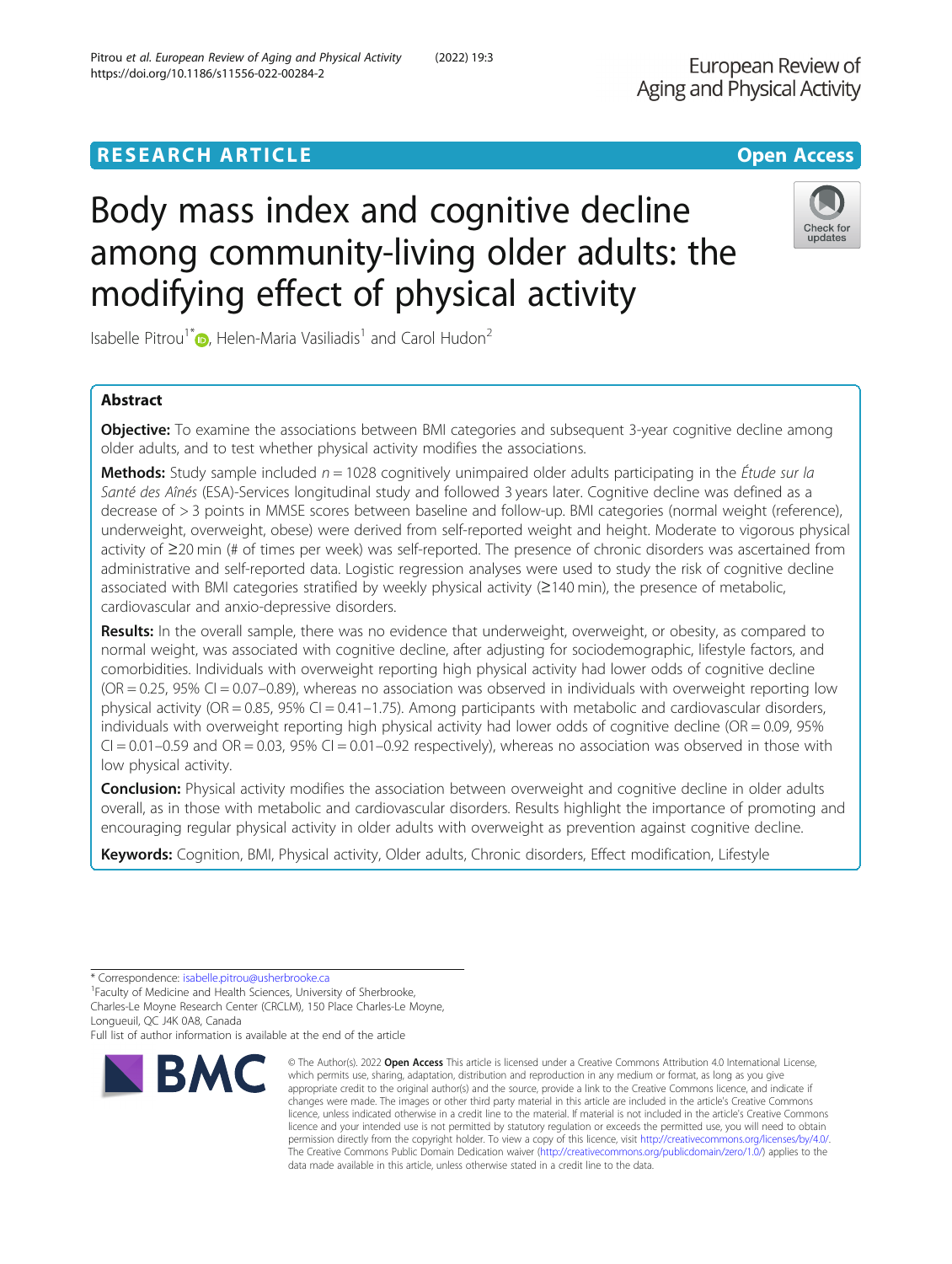## Introduction

Population aging has led to an epidemic of chronic disorders, particularly age-related disorders as dementia. According to the 2016 Global Burden of Diseases Study, the prevalence of dementia worldwide more than dou-bled from 1990 to 2016 [[1\]](#page-10-0). A Lancet Commission Report suggested that 12 modifiable risk factors could account for 40% of dementia related burden among which are obesity, diabetes, hypertension and physical inactivity [[2\]](#page-10-0). High Body Mass Index (BMI) was cited among the top risk factors with a potential causal association with dementia [[1\]](#page-10-0).

Data from longitudinal population-based studies suggest that obesity in midlife is associated with an increased risk of dementia in later life [[3](#page-10-0)–[5\]](#page-10-0). Among older adults, study findings as to the association between BMI and cognition remain largely conflicting [\[5](#page-10-0), [6\]](#page-10-0). Some have reported an obesity paradox in late-life where obesity would be protective against cognitive decline and dementia [[4,](#page-10-0) [7\]](#page-10-0). A review on incident dementia, however, did not support this potential beneficial effect associated with overweight or obesity in late-life [[8\]](#page-10-0). In contrast, others showed a deleterious effect of high BMI in latelife on cognition and risk of dementia [\[9](#page-10-0), [10](#page-10-0)].

These previous studies highlight the complexity of the association between BMI and cognition. Among the limitations of previous reports, few examined the association between BMI and cognitive decline while taking into account important lifestyle factors [\[11](#page-10-0)]. Over the past years, environmental and lifestyle factors have emerged as crucial factors in the prevention or develop-ment of cognitive impairment and dementia [\[12,](#page-10-0) [13](#page-10-0)]. Mild to moderate alcohol use has been associated with decreased risks of cognitive impairment and dementia, whereas high levels of alcohol use and smoking were both risk factors [[13](#page-10-0)]. Adopting a healthy balanced diet has been highlighted among strategies for dementia prevention [\[12\]](#page-10-0). Studies also highlighted the benefits of a Mediterranean diet on cognition [[14\]](#page-10-0). Physical activity has been identified as an important healthy lifestyle behavior associated with better brain structure and cognition, that can contribute in reducing the incidence of dementia [[2](#page-10-0)], reduce the progression of mild impairment to dementia [[15](#page-10-0)] and moderate the association between adiposity and cognition [[16](#page-11-0)]. In the Three City Cohort, older adults engaging in regular household and transportation activities had better executive functions and verbal fluency [\[17](#page-11-0)]. To finish, a recent emphasis has been placed on the beneficial effects of social connectedness, networks and social engagement on brain aging [\[12](#page-10-0)].

Chronic disorders as diabetes, hypertension and metabolic disorders are known predictive factors of cognitive decline also frequently associated with obesity [[18](#page-11-0)–[20](#page-11-0)]. Evidence however is limited regarding the impact of physical activity on cognition among older adults with chronic disorders [\[21](#page-11-0), [22](#page-11-0)]. Anxio-depressive disorders have also been associated with both obesity and cognitive decline [[23,](#page-11-0) [24](#page-11-0)]. If most previous studies controlled for the presence of comorbidities when examining the association between BMI and cognitive decline, mental health and psychosocial factors were often examined separately. Moreover, the literature has shown a wide variability in individual scores relating to cognitive decline [[25\]](#page-11-0) and reporting a statistically significant change in cognitive scores does not translate systematically into a clinically meaningful cognitive decline.

The objectives of this study were to therefore examine whether: i) BMI (normal weight (reference), underweight, overweight, obesity) at baseline was predictive of subsequent cognitive decline within a 3-year period; ii) the association between BMI and cognitive decline varies according to physical activity and the presence of chronic disorders; iii) physical activity modifies the association between BMI and cognition among older adults with metabolic, cardiovascular and anxio-depressive disorders. This study adds to the existing literature by examining BMI in late-life and 3-year cognitive decline according to physical activity level and the presence of chronic disorders.

## **Methods**

## Study population and data sources

This is a secondary data analysis of data drawn from the Étude sur la Santé des Aînés-Services (ESA-Services) longitudinal study that included a large convenience sample of  $n = 1811$  Francophone older adults aged 65 years and over living in the community in the province of Quebec. The ESA-Services study participants were recruited in primary care clinics in one of the largest health regions of the province of Quebec (population of 1,507,000 inhabitants in 2016). Of the general practitioners working full-time in the region, close to 55% allowed the research team to recruit in their clinics. Patients aged ≥65 years visiting the study clinics were given a pamphlet describing the study and were invited to complete their information to be contacted for participation. Interested individuals were contacted by the study coordinator to confirm their decision and book an appointment for a face-to-face interview at their home within the month.

Structured computer-assisted interviews, averaging close to 90 min, were conducted by trained health professionals to collect sociodemographic, lifestyle and health information at baseline (T1, 2011–2013) and on average 3 years later (T2, 2014–2015). Participants gave their written informed consent to participate in the study and to access their health administrative data. Individual health survey data were linked to health administrative data from Régie de l'Assurance Maladie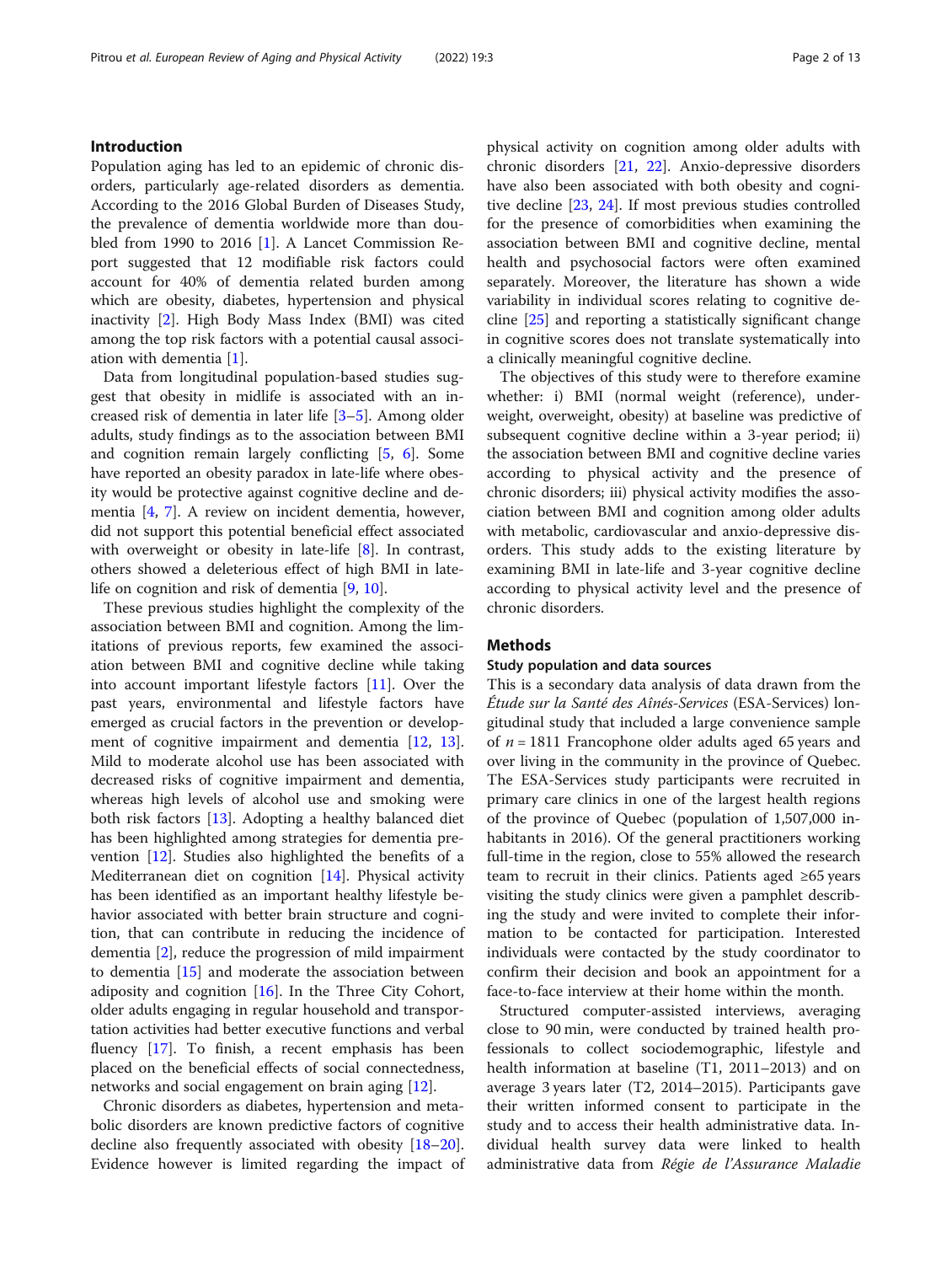<span id="page-2-0"></span>du Québec (RAMQ) and Maintenance et Exploitation des Données pour l'Étude de la Clientèle Hospitalière (MED-ECHO) which allowed to access physician diagnoses for medical visits and hospitalizations during the study period. The Commission de l'Accès à l'Information du Québec gave permission to link the datasets and the compilation was made available from data from the Government of Quebec.

The current study obtained ethics approval from the CIUSSS Estrie – Centre Hospitalier Universitaire de Sherbrooke (#2019–2856) ethics committee.

#### Measures

## Cognitive decline

Cognitive functioning was measured at baseline (T1) and at follow-up (T2) using a French-Canadian translation of the Mini-Mental State Examination (MMSE) adapted and validated for at home surveys in community-dwelling older adults [\[26](#page-11-0), [27](#page-11-0)]. The MMSE is a 30-item short-screening instrument that assesses several cognitive dimensions being orientation, memory, calculation, language and praxis. It has shown good acceptability, feasibility and psychometric properties for the screening of cognitive impairment among community-living older adults. Possible MMSE scores range from 0 to 30 with higher scores reflecting better cognitive functioning. Cognitive decline was defined as a decline in MMSE scores of > 3 points during the 3-year study period from T1 to T2. The 3-point change in MMSE scores over a period of 3 years or more has been established as representative of a clinically meaningful decline in cognitive functioning [[25](#page-11-0)] and has been defined as the minimal clinical important difference in clinical guidelines [[28](#page-11-0), [29\]](#page-11-0). To identify the onset of cognitive decline among cognitively intact individuals, participants with a MMSE score < 25 at baseline were excluded. A MMSE score of less than 25 has been validated as an accurate cut-point to distinguish normal cognitive functioning from cognitive impairment with a sensitivity of 0.87 and a specificity of 0.82 in community older adults [\[30\]](#page-11-0). For participants with missing MMSE scores at T2, data were imputed from administrative data. Cognitive decline was categorized as yes for  $n = 32$ participants diagnosed with dementia or a dementiarelated disorder within the 3 years of follow-up. The International Classification of Diseases (ICD) -9th and -10th Revision diagnostic codes used for neurocognitive disorders are summarized in Table 1.

#### Anthropometric data

BMI (weight in kilograms divided by height in meters squared; kg/m<sup>2</sup>) was computed from self-reported weight and height at baseline. Four categories were derived from the following BMI cut-offs: i) underweight for BMI < 18.5; ii) normal weight for BMI  $\geq 18.5$  and < 25.0, iii) overweight for BMI  $\geq$ 25.0 and < 30.0, and iv) obese for BMI ≥30. These categories correspond to the Canadian guidelines for body weight classification in adults [\[31](#page-11-0)].

## Lifestyle factors

Physical activity was assessed at baseline as the number of sessions of moderate to vigorous physical activity of at least 20 min per week. This single measure of physical activity has been used in previous studies among older adults [[32\]](#page-11-0). High physical activity was categorized as  $\geq 7$ sessions of at least 20 min of moderate to vigorous physical activity per week, when low physical activity was defined as < 7 sessions. This categorization aimed to reflect as close as possible the Canadian Physical Activity

Table 1 Definition of metabolic, cardiovascular, anxio-depressive and neurocognitive disorders according to administrative diagnostic codes

| <b>Chronic Disorders</b>             | <b>Diagnostics</b>                              | Administrative data                                            |                                                               |  |
|--------------------------------------|-------------------------------------------------|----------------------------------------------------------------|---------------------------------------------------------------|--|
|                                      |                                                 | <b>ICD-9 Codes</b><br>(MED-ECHO)                               | ICD-10 Codes<br>(RAMQ)                                        |  |
|                                      |                                                 |                                                                |                                                               |  |
| Metabolic Disorders                  | Diabetes mellitus                               | 250.X                                                          | E10.X; E11.X                                                  |  |
|                                      | Dyslipidemia                                    | 272.X                                                          | E78.X                                                         |  |
| Cardiovascular<br><b>Disorders</b>   | Ischaemic heart diseases and<br>atherosclerosis | 412; 413; 440.X; 441.X                                         | I20.X; I25.2; I70.X                                           |  |
|                                      | Other chronic cardiac disorders                 | 394.X; 395.X; 428.X; 427.3                                     | 105.X; 106.X; 150.X; 148.X                                    |  |
| Anxio-depressive<br><b>Disorders</b> | Affective disorders                             | 296.X                                                          | F30.X; F31.X; F32.X; F33.X; F34.X; F38.X; F39                 |  |
|                                      | Neurotic and stress-related<br>disorders        | 300.1; 300.2. 300.4; 300.5; 300.6; 300.7;<br>300.8; 300.9; 311 | F40.X; F41.X; F43.X; F44.X; F45.X; F48.X                      |  |
| Neurocognitive<br><b>Disorders</b>   | Dementia and dementia-related<br>disorders      | 290.X; 294.1; 331.X; 797                                       | FOO.X; FO1.X; FO2.X; FO3; FO5.1; G30.X; G31.X;<br>G32.X: G948 |  |

Abbreviations: ICD-9 International Classification of Diseases -9th Revision, ICD-10 International Classification of Diseases -10th Revision, MED-ECHO Maintenance et Exploitation des Données pour l'Étude de la Clientèle Hospitalière, RAMQ Régie de l'Assurance Maladie du Québec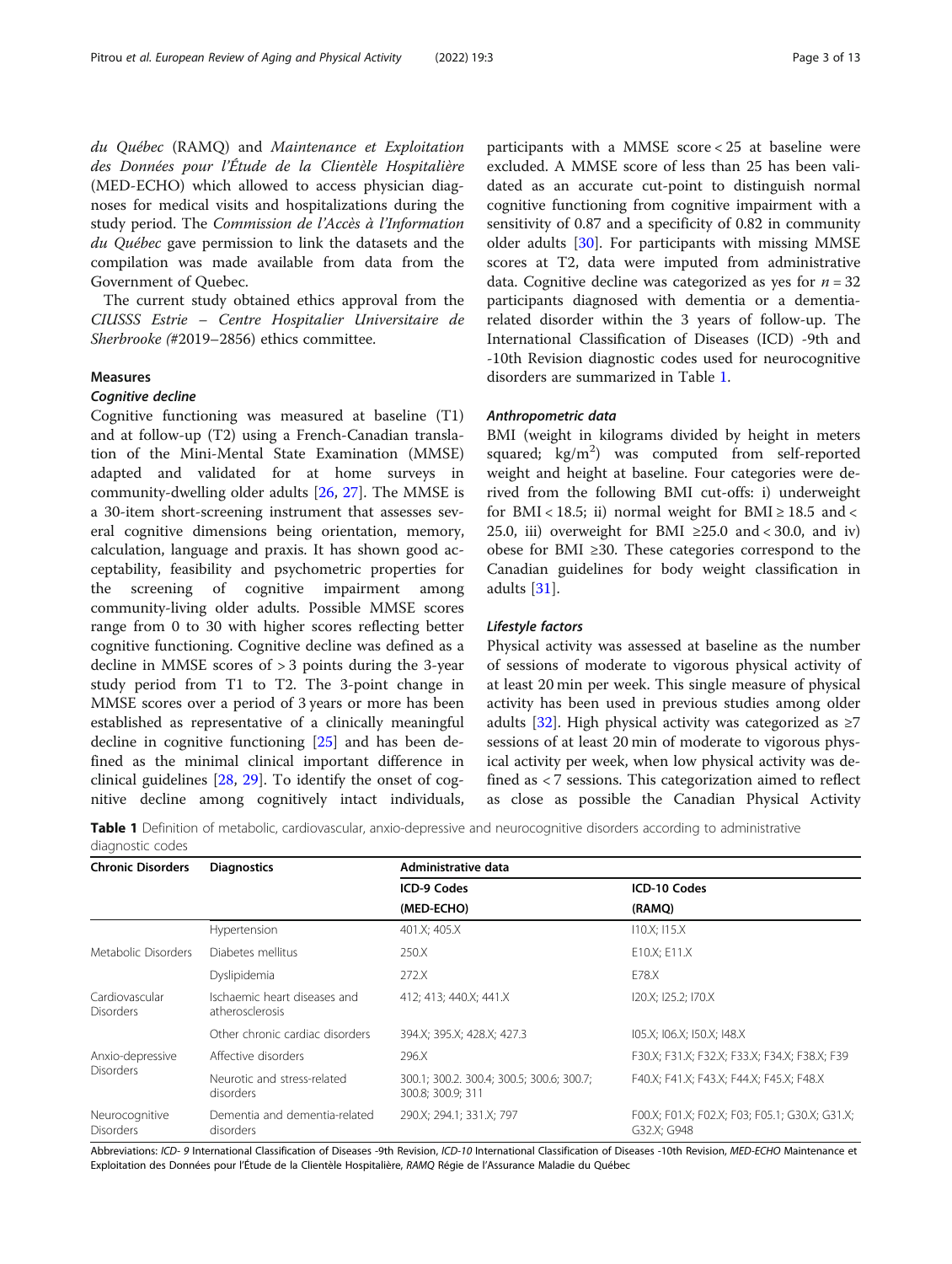guidelines that recommend at least 150 min of moderate to vigorous physical activity per week in adults aged 65 years and older [\[33](#page-11-0)].

Current dieting, smoking status, and alcohol use in the past 6 months were self-reported (yes/no questions) during the baseline interview. A score informing social support was computed based on 3 yes/no questions used in previous Canadian Community Health Surveys and referring to the presence of emotional, informational and instrumental support [[34\]](#page-11-0). Social support scores range from 0 to 3 with higher scores informing higher social support.

## Physical health

Diabetes mellitus, hypertension, dyslipidemia and cardiovascular disorders (CVD) were ascertained if present in either administrative or self-reported data. The respective ICD diagnostic codes used to ascertain diabetes mellitus, hypertension, dyslipidemia and CVD from administrative data are summarized in Table [1](#page-2-0). Chronic physical disorders were self-reported at baseline from a list of 15 disorders as follows: arthropathy, cancer, cardiovascular, dermatologic, diabetes, eye disease, gastrointestinal, headache, hyperlipidemia, hypertension, liver disease, respiratory tract, thyroid, musculoskeletal and urinary tract disorders. The number of chronic disorders was computed as the sum of self-reported chronic physical conditions. Metabolic disorders were defined as the presence of diabetes mellitus, hypertension, or dyslipidemia. These conditions were combined as they are frequent comorbidities associated with overweight and obesity and are used in defining the presence of a metabolic syndrome [\[35,](#page-11-0) [36\]](#page-11-0).

Participants functional status was assessed using questions from the revised Système de Mesure de l'Autonomie Fonctionnelle SMAF-IADL subscale [\[37,](#page-11-0) [38\]](#page-11-0) which included 8 items related to the following daily tasks: cleaning the house, preparing meals, shopping, doing the laundry, using the telephone, using transportation, taking medications and managing the budget. Participants rated how they perceived their autonomy to achieve those daily tasks on 5-point Likert scales from no help needed to dependent (1 to 5). Scores were added (range 8 to 40) and categorized into low versus high functional status based on the worst quartile.

## Mental health

Anxio-depressive disorders were ascertained if present in either administrative or self-reported data. The ICD diagnostic codes for anxio-depressive disorders are summarized in Table [1](#page-2-0). The presence of depressive (major and minor depression) and anxiety disorders (social phobia, specific phobia, agoraphobia, panic disorder, and generalized anxiety disorder) in the past 6 months from

T1 was assessed in the ESA-Services Mental Health Module based on self-reported symptoms aligned with criteria of the Diagnostic and Statistical Manual of Mental Disorders- Fifth Edition (DSM-5) [[39\]](#page-11-0). The 10-item Kessler Psychological Distress scale (K10) was used to assess past-month psychological distress using 5-point Likert scales [\[40](#page-11-0)]. Possible scores range from 10 to 50 with higher scores indicating higher levels of distress. K10 scale has demonstrated good psychometric properties to assess distress among community-living older adults.

#### Sociodemographic factors

The following factors were considered: age (continuous variable), sex (male; female), marital status (married/ marital life; single/separated/divorced/widowed), education (primary; secondary/post-secondary/university) and annual household income  $\left( < 25,000 \right) \ge 25,000 \text{ CAN}\$ .

#### Statistical analyses

Among the 1811 participants, 1032 were successfully interviewed at follow-up. The final analytic sample was  $n = 1028$ . The description of the individuals included in the analytic sample compared to those excluded or with missing data is available in Supplementary Fig. S[1](#page-10-0).

Differences in categorical and continuous variables were examined using Chi-square statistics, Fisher's exact tests and Student's t-tests. Logistic regression analyses were used to examine the associations between BMI categories at baseline and 3-year cognitive decline (binary outcome). BMI was categorized into 4 dummy variables as follows: (i) underweight (ii) normal weight (iii) overweight (iv) obesity, and normal weight was used as the reference category in the models. Multivariable logistic regression analyses were conducted to examine cognitive decline as a function of BMI categories in the overall sample, and successively adjusting for: a) sociodemographic characteristics (Model 1); b) sociodemographic and lifestyle factors (Model 2); c) sociodemographic, lifestyle, physical and mental health factors (Model 3). The interaction effects on cognition of BMI x physical activity, BMI x CVD, BMI x metabolic disorders and BMI x anxio-depressive disorders were also tested. Stratified analyses by physical activity and by type of chronic disorders were conducted to examine the potential differential associations of BMI categories and subsequent cognitive decline within the subgroups. Finally, to determine if the effect of physical activity was different in subgroups of individuals with chronic disorders, the analyses were stratified by physical activity level (low/high physical activity) for participants with metabolic, cardiovascular, and anxio-depressive disorders. Unadjusted and adjusted Odds Ratios (ORs) were reported with their 95% Confidence Intervals (95% CI). Statistical analyses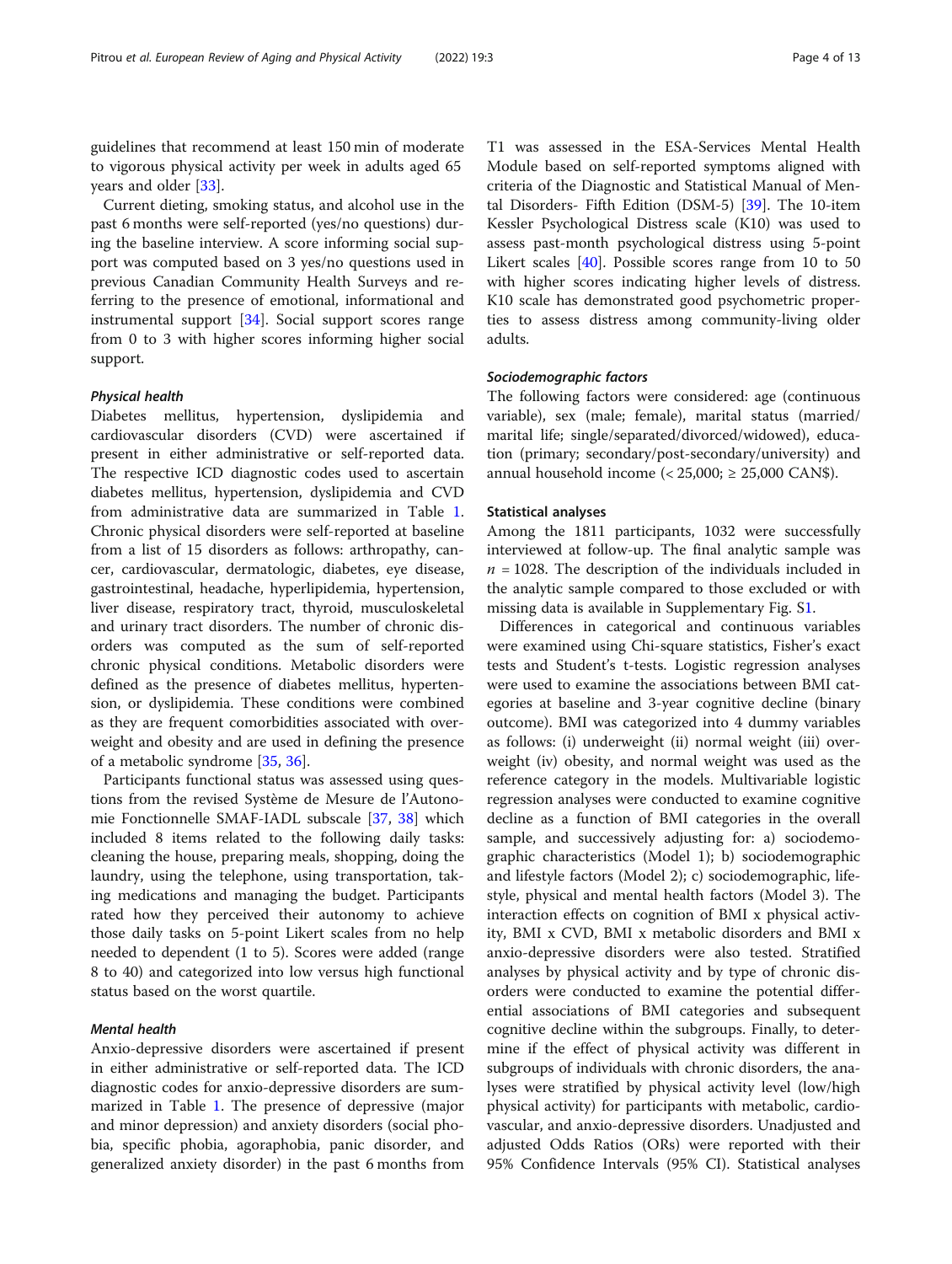were conducted using SAS version V 9.4 (SAS Institute, Carry, NC).

## Results

During the 3-year follow-up, 85 cases of cognitive decline were identified, corresponding to an incident rate of 8.3% (95% CI =  $6.6-9.9%$ ). For participants with cognitive decline, the mean MMSE scores decreased from  $28.07 \pm 1.43$  at T1 to  $22.98 \pm 2.44$  at T2. Figure 1 represents mean MMSE scores at T1 and T2 by BMI categories and physical activity level. The sample characteristics according to the presence of cognitive decline are reported in Table [2.](#page-5-0) Across the BMI categories, the proportion of cognitive decline was smaller in participants with overweight and obesity (6.1 and 8.4% respectively), while the largest proportion of cognitive decline was in participants with underweight (25.0%;  $p = 0.03$ ). There was no statistical difference between physical activity level and cognitive decline  $(p = 0.80)$ . Supplementary Table [S1](#page-10-0) describes the sample characteristics stratified by age groups.

Table [3](#page-7-0) reports the results of the logistic regression models for the associations between BMI categories at baseline and subsequent cognitive decline. Overall, compared to normal weight, overweight was associated with a lower risk of cognitive decline in the unadjusted model (OR <sub>overweight</sub> = 0.56, 95% CI = 0.33–0.96) and in Model 1 adjusted for sociodemographic factors (OR  $_{overweight}$  = 0.56,  $95\%$  CI = 0.32–0.98). The association between overweight and cognitive decline disappeared when further adjusting for lifestyle factors (Model 2: OR  $_{overweight}$  = 0.60, 95%  $CI = 0.34-1.05$ ). The associations between BMI categories and cognitive decline were not significant after full adjustment with study variables (Model 3: OR underweight = 1.81, 95% CI = 0.38–8.57, OR  $_{overweight}$  = 0.63, 95% CI = 0.35–1.13 and OR  $_{\text{obesity}}$  = 0.76, 95% CI = 0.39–1.48). The interaction effects of BMI x physical activity, CVD, metabolic disorders and anxio-depressive disorders on cognitive decline were not significant in the final model.

A significant association between overweight and cognitive decline was observed when stratifying by physical activity. In participants reporting high physical activity,

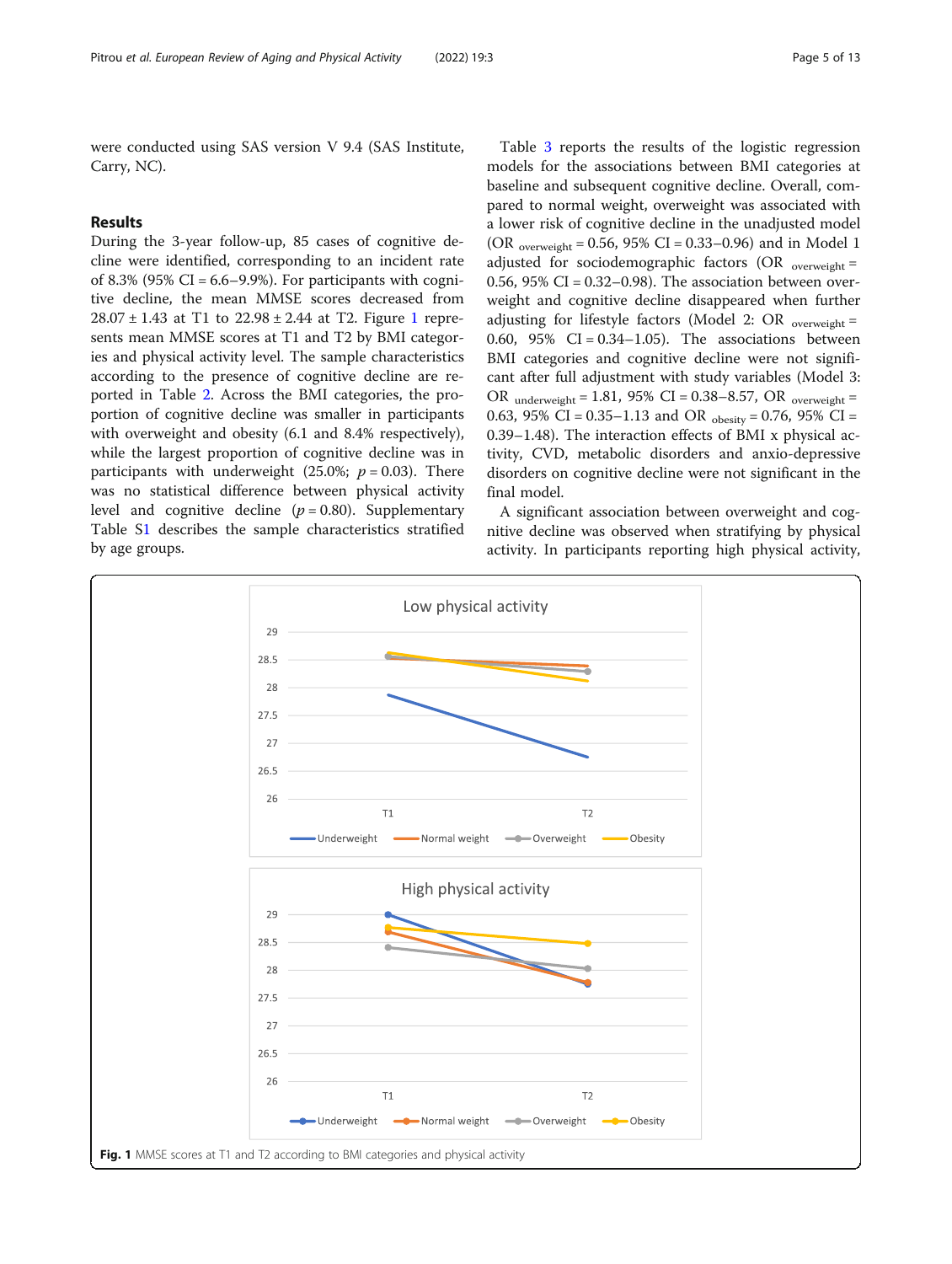# <span id="page-5-0"></span>**Table 2** Sample characteristics according to 3-year cognitive decline ( $N = 1028$ )

| <b>Variables</b>                                      | Cognitive decline   |                     |         |
|-------------------------------------------------------|---------------------|---------------------|---------|
|                                                       | Yes $(n = 85/1028)$ | No $(n = 943/1028)$ | p-value |
| <b>BMI categories, baseline</b>                       |                     |                     |         |
| Underweight                                           | 3(25.0)             | 9(75.0)             | 0.03    |
| Normal weight                                         | 33 (10.4)           | 285 (86.6)          |         |
| Overweight                                            | 26(6.1)             | 398 (93.9)          |         |
| Obesity                                               | 23 (8.4)            | 251 (91.6)          |         |
| Sociodemographic factors                              |                     |                     |         |
| Age, years, mean (SD)                                 | 76.83 (5.97)        | 72.51 (5.77)        | 0.09    |
| Sex, n (%)                                            |                     |                     |         |
| Male                                                  | 33 (7.2)            | 424 (92.8)          | 0.27    |
| Female                                                | 52 (9.1)            | 519 (90.9)          |         |
| Education, n (%)                                      |                     |                     |         |
| Primary                                               | 28 (13.9)           | 174 (86.1)          | 0.01    |
| Secondary/Post-secondary/University                   | 57 (6.9)            | 769 (93.1)          |         |
| Annual household income, n (%)                        |                     |                     |         |
| $0 - 25,000$                                          | 28 (8.6)            | 298 (91.4)          | 0.80    |
| $\geq 25,000$                                         | 57 (8.1)            | 645 (91.9)          |         |
| Marital status, n (%)                                 |                     |                     |         |
| Married/marital life                                  | 52 (7.8)            | 617 (92.2)          | 0.43    |
| Single/widowed/separated/divorced                     | 33 (9.2)            | 326 (90.8)          |         |
| Lifestyle factors                                     |                     |                     |         |
| Physical activity, n (%)                              |                     |                     |         |
| Low: < 140 min of moderate/vigourous activity / week  | 64 (8.4)            | 698 (91.6)          | 0.80    |
| High: ≥ 140 min of moderate/vigourous activity / week | 21 (7.9)            | 245 (92.1)          |         |
| Current dieting, n (%)                                |                     |                     |         |
| Yes                                                   | 5(5.5)              | 86 (94.5)           | 0.31    |
| No                                                    | 80 (8.5)            | 857 (91.5)          |         |
| Current smoking, n (%)                                |                     |                     |         |
| Yes                                                   | 7(10.0)             | 63 (90.0)           | 0.59    |
| No                                                    | 78 (8.1)            | 880 (91.9)          |         |
| Alcohol use, past 6 months, n (%)                     |                     |                     |         |
| Yes                                                   | 49 (6.3)            | 727 (93.7)          | 0.01    |
| No                                                    | 36 (14.3)           | 216 (85.7)          |         |
| Social support, 1-3, mean (SD)                        | 2.78 (0.52)         | 2.84 (0.48)         | 0.23    |
| <b>Physical health</b>                                |                     |                     |         |
| # Physical disorders, mean (SD)                       | 4.27 (2.53)         | 3.61 (2.20)         | 0.01    |
| Functional status, n (%)                              |                     |                     |         |
| Low                                                   | 36 (19.5)           | 149 (80.5)          | 0.01    |
| High                                                  | 49 (5.8)            | 794 (94.2)          |         |
| Diabetes, n (%)                                       |                     |                     |         |
| Yes                                                   | 36 (13.5)           | 231 (86.5)          | 0.01    |
| No                                                    | 49 (6.4)            | 712 (93.6)          |         |
| Hypertension, n (%)                                   |                     |                     |         |
| Yes                                                   | 61(8.8)             | 630 (91.2)          | 0.35    |
| No                                                    | 24 (7.1)            | 313 (92.9)          |         |
| Hyperlipidemia, n (%)                                 |                     |                     |         |
| Yes                                                   | 38 (8.5)            | 411 (91.5)          | 0.84    |
| No                                                    | 47 (8.1)            | 532 (91.9)          |         |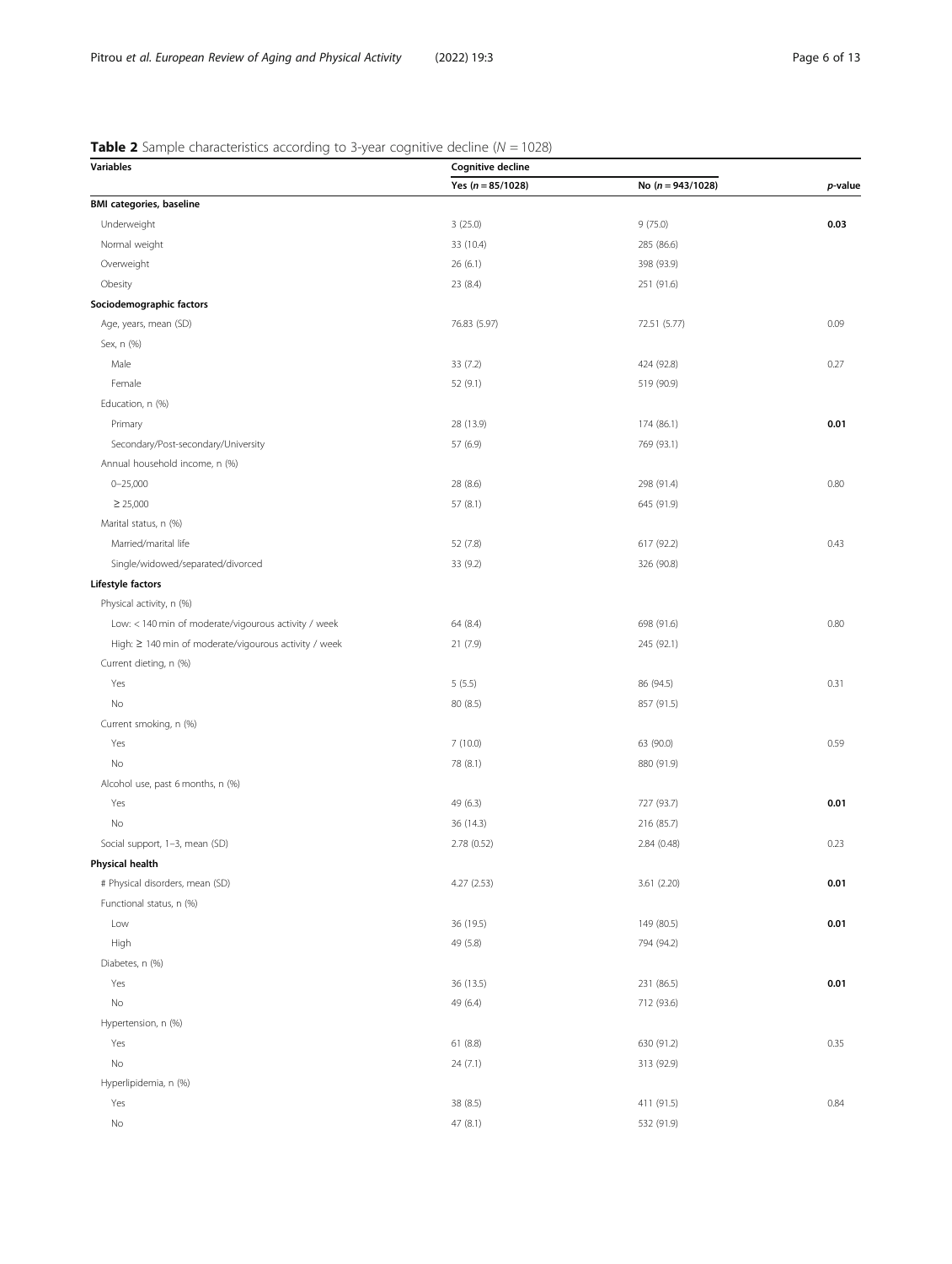## **Table 2** Sample characteristics according to 3-year cognitive decline ( $N = 1028$ ) (Continued)

| <b>Variables</b>                               | <b>Cognitive decline</b> |                     |         |
|------------------------------------------------|--------------------------|---------------------|---------|
|                                                | Yes ( $n = 85/1028$ )    | No $(n = 943/1028)$ | p-value |
| Metabolic disorders, n (%)                     |                          |                     |         |
| Yes                                            | 73 (8.9)                 | 748 (91.1)          | 0.15    |
| No                                             | 12(5.8)                  | 195 (94.2)          |         |
| Cardiovascular disorders, n (%)                |                          |                     |         |
| Yes                                            | 39 (10.1)                | 348 (89.9)          | 0.10    |
| No                                             | 46(7.2)                  | 595 (92.8)          |         |
| <b>Mental health</b>                           |                          |                     |         |
| Psychological distress (K10), 10-50, mean (SD) | 20.77 (7.71)             | 17.41 (5.96)        | 0.01    |
| Anxio-depressive disorders, n (%)              |                          |                     |         |
| Yes                                            | 34 (9.6)                 | 321 (90.4)          | 0.27    |
| No                                             | 51(7.6)                  | 622 (92.4)          |         |

Abbreviations: # number, BMI Body Mass Index (in kg/m<sup>2</sup>)

MMSE Mini-Mental State Examination, SD Standard Deviation; Bold: p-value < 0.05

overweight was associated with a lower risk of cognitive decline in the unadjusted model (OR  $_{\text{overweight}} = 0.33$ ; 95% CI =  $0.12-0.96$ ) compared to the normal weight category. The association remained statistically significant after sequentially adjusting for sociodemographic (OR  $overweight = 0.26$ , 95% CI = 0.08–0.77), sociodemographic and lifestyle factors (OR  $_{\text{overs weight}} = 0.20$ , 95% CI = 0.06– 0.68), and sociodemographic, lifestyle and health factors (OR  $_{overweight} = 0.25$ , 95% CI = 0.07-0.89). In participants reporting low physical activity, BMI status was not associated with cognitive decline in the unadjusted and adjusted models (Model 3: OR  $_{overweight} = 0.85$ , 95% CI = 0.41–1.75 and OR  $_{\text{obesity}} = 1.15$ , 95% CI = 0.53–2.50). Among participants with no anxio-depressive disorders, underweight was associated with an increased risk of cognitive decline after adjusting for all covariables (Model 3: OR  $_{underweight} = 8.06, 95\%$  CI = 1.04–62.26) compared to individuals with normal weight.

Table [4](#page-8-0) reports the results of the multivariable regression analyses of BMI categories and cognitive decline stratified by physical activity for older adults with metabolic, cardiovascular and anxio-depressive disorders. In participants with metabolic disorders, overweight paired with high physical activity was associated with a lower risk of cognitive decline (OR  $_{overweight} = 0.09$ , 95% CI = 0.01–0.59) compared to those with normal weight and high physical activity. Among participants with metabolic disorders, overweight paired with low physical activity was not associated with cognitive decline (OR  $overweight = 0.88$ , 95% CI = 0.41–1.92). Similarly, among participants with CVD, overweight paired with high physical activity was associated with a lower risk of cognitive decline (OR  $_{\text{overweight}} = 0.03, 95\% \text{ CI} = 0.01 - 0.92$ ) compared to participants with normal weight and high physical activity. Among participants with CVD, overweight paired with low physical activity was not associated with cognitive decline (OR  $_{\text{overweight}} = 0.84, 95\%$   $CI = 0.25 - 2.81$ . Obesity was not associated with cognitive decline in those models regardless of physical activity level and type of chronic conditions.

## **Discussion**

This study examined the association between BMI and subsequent cognitive decline among older adults. In the overall sample, the association between overweight and cognitive decline disappeared after controlling for lifestyle factors, which suggests confounding and a possible modifying effect of these variables. The direction of the association between BMI in late-life and cognition remains controversial in the literature. Results from a meta-analysis indicated that overweight and obesity in late-life were associated with a respective 21 and 25% reduced risk of cognitive impairment [\[4](#page-10-0)]. Other studies reported that a higher BMI in late-life was associated with poorer cognitive outcomes and increased risk of dementia [\[9,](#page-10-0) [10\]](#page-10-0). Apart from the different samples, the divergent results in previous reports may in part be explained by the choice of potential confounding factors. Some studies controlled for sociodemographic (e.g; sex, education), psychosocial factors and mental health (e.g; anxiety and depression), while others controlled for the physical comorbidities associated with overweight and obesity (e.g; diabetes, CVD). The emphasis on lifestyle factors as possible mediators of the association between BMI and cognition is recent in contrast to obesityrelated cardiovascular risk factors [[41\]](#page-11-0). And if some studies controlled for smoking and alcohol use, few examined physical activity as a covariable. The current study findings highlight the importance of considering lifestyle factors, particularly physical activity, in models examining BMI and cognition.

Second, when stratifying by physical activity, overweight paired with high physical activity was associated with a lower risk of cognitive decline. The association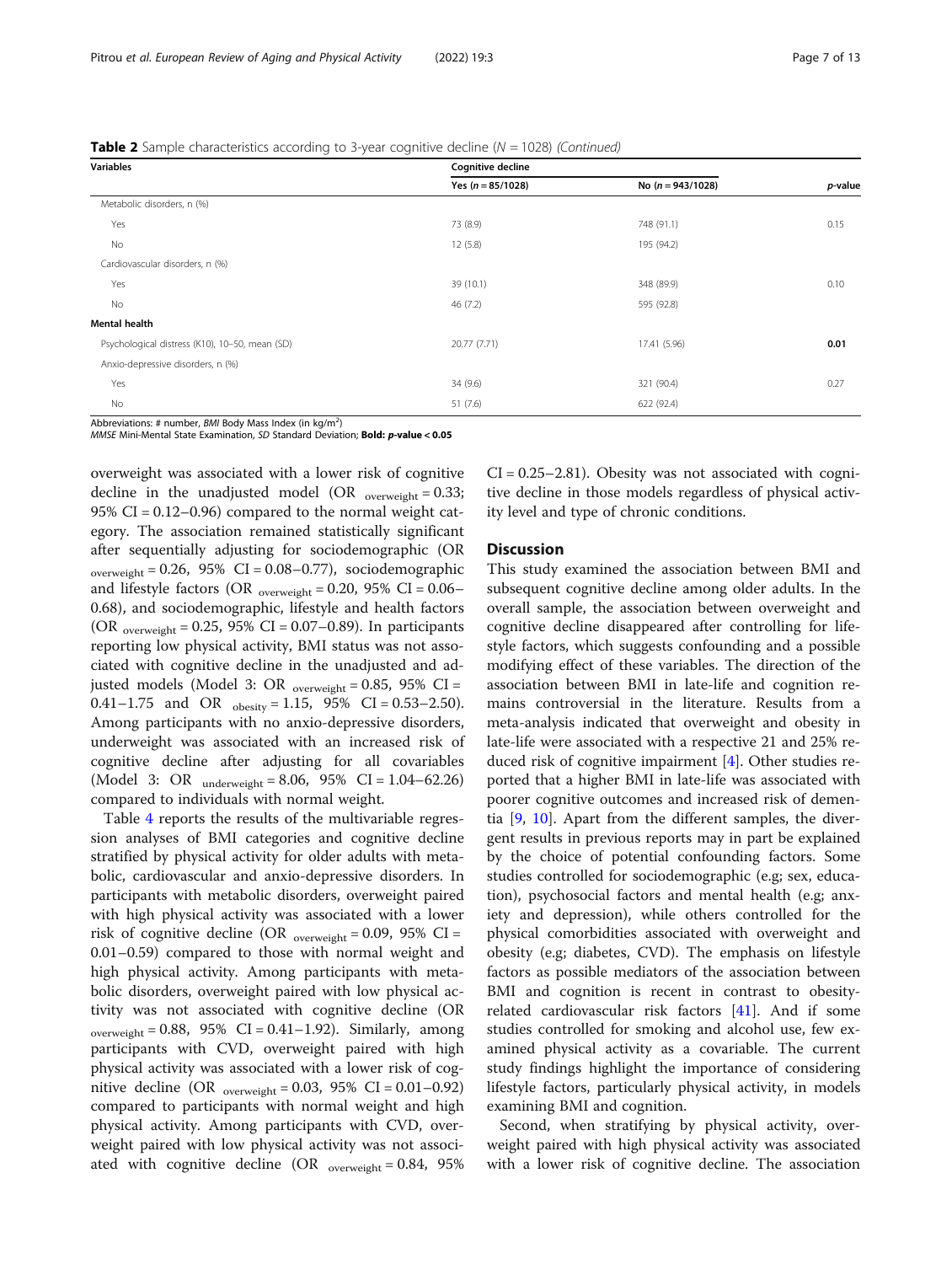<span id="page-7-0"></span>**Table 3** Unadjusted and adjusted Odds Ratios (ORs) of BMI categories for cognitive decline overall and stratified by physical activity and chronic disorders

|                                              | <b>Unadjusted ORs</b>       | Model 1 <sup>a</sup>   | Model 2 <sup>b</sup>   | Model 3 <sup>c</sup>   |
|----------------------------------------------|-----------------------------|------------------------|------------------------|------------------------|
| Overall $(n = 85/1028)$                      |                             |                        |                        |                        |
| Underweight                                  | $2.88(0.74 - 11.16)$        | $1.87(0.47 - 7.46)$    | $1.85(0.44 - 7.85)$    | 1.81 (0.38-8.57)       |
| Normal weight                                | 1.00                        | 1.00                   | 1.00                   | 1.00                   |
| Overweight                                   | $0.56(0.33 - 0.96)$         | $0.56(0.32 - 0.98)$    | $0.60$ $(0.34 - 1.05)$ | $0.63$ $(0.35 - 1.13)$ |
| Obesity                                      | $0.79(0.45 - 1.38)$         | $0.91(0.51 - 1.64)$    | $0.95(0.52 - 1.73)$    | $0.76$ $(0.39 - 1.48)$ |
|                                              | <b>By Physical Activity</b> |                        |                        |                        |
| Low physical activity ( $n = 58/762$ )       |                             |                        |                        |                        |
| Underweight                                  | 3.32 (0.62-17.59)           | 2.13 (0.38-11.91)      | $1.96(0.32 - 11.96)$   | $1.40(0.20 - 9.64)$    |
| Normal weight                                | 1.00                        | 1.00                   | 1.00                   | 1.00                   |
| Overweight                                   | $0.71(0.37 - 1.35)$         | $0.76(0.39 - 1.51)$    | $0.82$ (0.41-1.63)     | $0.85(0.41 - 1.75)$    |
| Obesity                                      | $1.05(0.55 - 2.01)$         | $1.41(0.70 - 2.84)$    | $1.53(0.75 - 3.11)$    | $1.15(0.53 - 2.50)$    |
| High physical activity ( $n = 21/266$ )      |                             |                        |                        |                        |
| Underweight                                  | $2.29(0.22 - 23.53)$        | $1.38(0.11 - 17.04)$   | 2.17 (0.17-27.93)      | 3.19 (0.23-43.88)      |
| Normal weight                                | 1.00                        | 1.00                   | 1.00                   | 1.00                   |
| Overweight                                   | $0.33(0.12 - 0.96)$         | $0.26(0.08 - 0.77)$    | $0.20(0.06 - 0.68)$    | $0.25(0.07-0.89)$      |
| Obesity                                      | $0.16(0.02 - 1.25)$         | $0.18(0.02 - 1.40)$    | $0.12$ (0.01-1.05)     | $0.11(0.01 - 1.08)$    |
|                                              | By type of disorder         |                        |                        |                        |
| Metabolic disorders ( $n = 67/821$ )         |                             |                        |                        |                        |
| Underweight                                  | $3.04(0.76 - 12.19)$        | 2.04 (0.50-8.36)       | 2.03 (0.46-8.84)       | 2.16 (0.44-10.54)      |
| Normal weight                                | 1.00                        | 1.00                   | 1.00                   | 1.00                   |
| Overweight                                   | $0.58$ $(0.32 - 1.05)$      | $0.59(0.32 - 1.08)$    | $0.59(0.32 - 1.10)$    | $0.63$ $(0.33 - 1.19)$ |
| Obesity                                      | $0.81$ $(0.45 - 1.48)$      | $0.98(0.53 - 1.84)$    | $0.96$ $(0.50-1.82)$   | $0.78(0.39 - 1.59)$    |
| No metabolic disorders ( $n = 12/207$ )      |                             |                        |                        |                        |
| Underweight                                  | NA.                         | <b>NA</b>              | NA.                    | <b>NA</b>              |
| Normal weight                                | 1.00                        | 1.00                   | 1.00                   | 1.00                   |
| Overweight                                   | $0.48$ $(0.13 - 1.69)$      | $0.41(0.10-1.69)$      | $0.61(0.12 - 3.13)$    | $0.68$ $(0.13 - 3.70)$ |
| Obesity                                      | $0.34(0.04 - 2.89)$         | $0.27(0.03 - 2.58)$    | $0.46$ (0.04-4.68)     | $0.62$ (0.05-7.34)     |
| Cardiovascular disorders ( $n = 39/387$ )    |                             |                        |                        |                        |
| Underweight                                  | 3.77 (0.64-22.35)           | 2.78 (0.46-16.95)      | $2.29(0.33 - 15.75)$   | 2.44 (0.33-18.22)      |
| Normal weight                                | 1.00                        | 1.00                   | 1.00                   | 1.00                   |
| Overweight                                   | $0.42$ $(0.17 - 1.02)$      | $0.41(0.16 - 1.03)$    | $0.47(0.19 - 1.20)$    | $0.48(0.18 - 1.24)$    |
| Obesity                                      | $1.21(0.56 - 2.65)$         | 1.49 (0.65-3.43)       | 1.61 (0.68-3.82)       | $1.09(0.43 - 2.80)$    |
| No Cardiovascular disorders ( $n = 46/641$ ) |                             |                        |                        |                        |
| Underweight                                  | $1.91(0.21 - 17.28)$        | $1.31(0.13 - 13.04)$   | $1.73(0.16 - 18.15)$   | 2.45 (0.21-28.73)      |
| Normal weight                                | 1.00                        | 1.00                   | 1.00                   | 1.00                   |
| Overweight                                   | $0.68$ $(0.34 - 1.34)$      | $0.65(0.32 - 1.33)$    | $0.67(0.32 - 1.39)$    | $0.68$ $(0.31-1.45)$   |
| Obesity                                      | $0.52(0.23 - 1.20)$         | $0.54(0.22 - 1.30)$    | $0.54(0.22 - 1.32)$    | $0.46$ $(0.17 - 1.24)$ |
| Anxio-depressive disorders ( $n = 34/355$ )  |                             |                        |                        |                        |
| Underweight                                  | $1.17(0.13 - 10.42)$        | $0.71(0.08 - 6.65)$    | $0.73$ $(0.07 - 7.88)$ | $0.59(0.05 - 7.47)$    |
| Normal weight                                | 1.00                        | 1.00                   | 1.00                   | 1.00                   |
| Overweight                                   | $0.63$ $(0.27 - 1.44)$      | $0.59(0.25 - 1.39)$    | $0.71(0.29 - 1.74)$    | $0.76$ $(0.30-1.94)$   |
| Obesity                                      | $0.60$ $(0.24 - 1.49)$      | $0.67$ $(0.26 - 1.75)$ | $0.72$ $(0.27 - 1.94)$ | $0.73$ $(0.26 - 2.06)$ |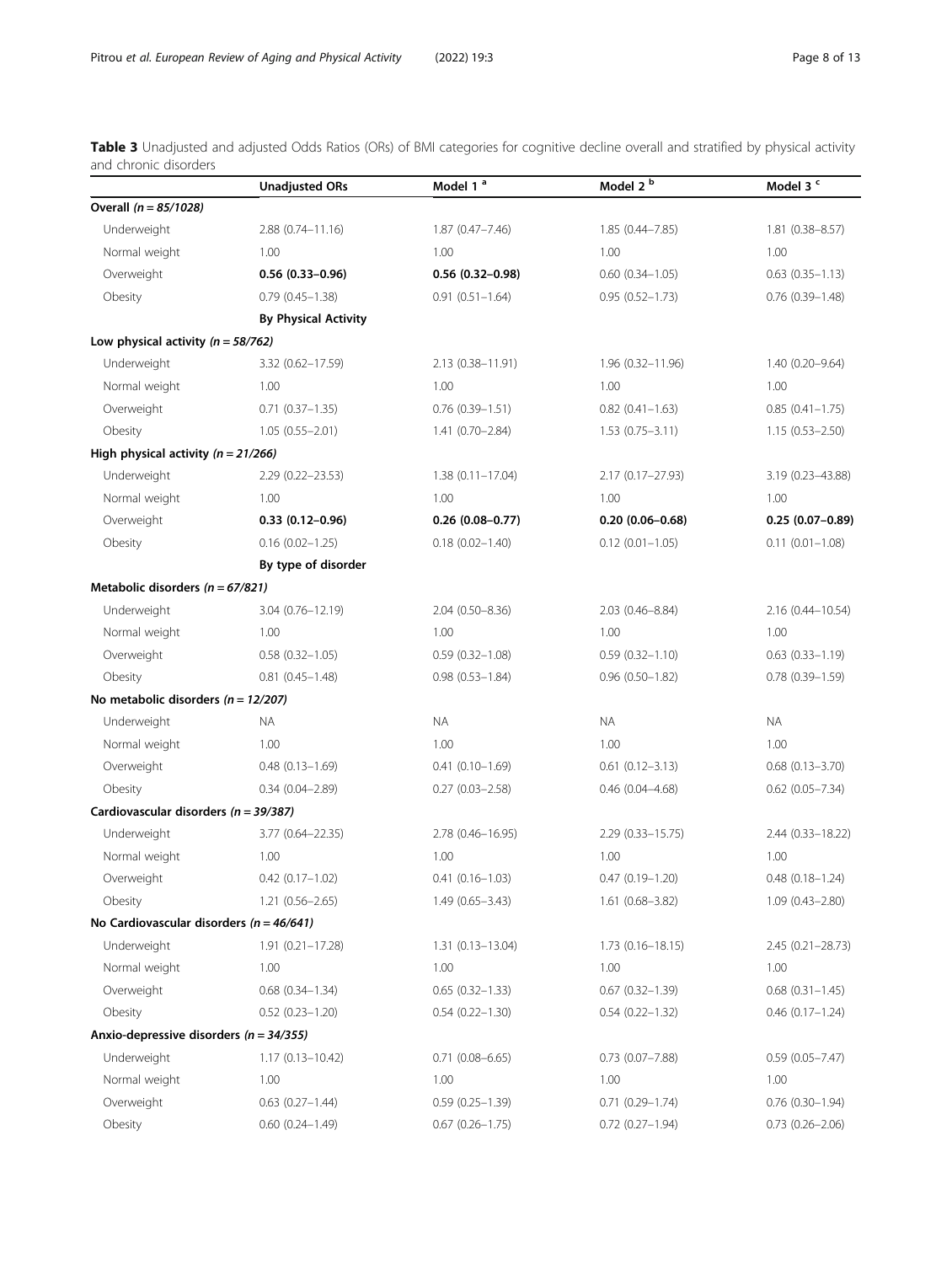|                                              | <b>Unadjusted ORs</b> | Model 1 <sup>a</sup> | Model 2 <sup>b</sup> | Model 3 <sup>c</sup> |
|----------------------------------------------|-----------------------|----------------------|----------------------|----------------------|
| No anxio-depressive disorders $(n = 51/673)$ |                       |                      |                      |                      |
| Underweight                                  | $6.56(1.03 - 41.75)$  | 5.35 (0.78-36.56)    | 5.18 (0.74-36.42)    | 8.06 (1.04-62.26)    |
| Normal weight                                | 1.00                  | 1.00                 | 1.00                 | 1.00                 |
| Overweight                                   | $0.54(0.27 - 1.08)$   | $0.59(0.28 - 1.23)$  | $0.60(0.29 - 1.26)$  | $0.57(0.26 - 1.25)$  |
| Obesity                                      | $0.94(0.46 - 1.91)$   | 1.20 (0.56-2.55)     | $1.25(0.57 - 2.72)$  | $0.75(0.30-1.88)$    |

<span id="page-8-0"></span>Table 3 Unadjusted and adjusted Odds Ratios (ORs) of BMI categories for cognitive decline overall and stratified by physical activity and chronic disorders (Continued)

n/N number of cases of cognitive decline in each strata

Abbreviations: BMI Body Mass Index (in kg/m<sup>2</sup>), NA Not applicable due to small cell effectives

a. Model 1 was adjusted for sociodemographic characteristics; b. Model 2 is Model 1 further adjusted for lifestyle factors; c. Model 3 is Model 2 further adjusted for physical and mental health factors; Bold: p-value < 0.05

remained statistically significant after adjusting for lifestyle and health factors. Moreover, overweight paired with low physical activity was not associated with cognitive decline. Similar patterns were observed for older adults with metabolic and cardiovascular disorders when stratifying by physical activity. The results suggest that physical activity attenuates the association between overweight and cognitive decline, particularly in older adults with chronic disorders. Our findings echo the results of Coll-Padrós et al. (2019) where overweight older adults with metabolic syndrome engaging in regular physical activity demonstrated better cognitive abilities, compared to individuals with no or low physical activity [\[21](#page-11-0)]. Evidence exists to support the beneficial effects of physical activity on cognition of older adults [\[12](#page-10-0), [15](#page-10-0), [42](#page-11-0)], with physical activity attenuating the relationship

between central adiposity and cognition [\[16\]](#page-11-0). The recommendation from the American Heart Association promoting regular physical activity in older adults states that physical activity improves cognitive aging, either through a direct effect on cognition or indirectly by reducing obesity [\[43\]](#page-11-0). The current study also supports that physical activity is a modifier likely to have a buffering effect that mitigates the impact of overweight on cognitive decline. Among the possible physiopathological mechanisms are the known effects of physical activity on improving sensitivity to insulin, decreasing the risks of type 2 diabetes, metabolic syndrome and inflammation [[42,](#page-11-0) [44\]](#page-11-0).

The current findings showed an association between being underweight and increased cognitive decline among older adults without anxio-depressive disorders.

Table 4 Adjusted Odds Ratios of BMI categories for cognitive decline stratified by physical activity among older adults with chronic disorders

| Type of disorder           | <b>Physical activity</b> |                        |  |
|----------------------------|--------------------------|------------------------|--|
|                            | Low physical activity    | High physical activity |  |
| Metabolic disorders        | $n = 53/624$             | $n = 14/197$           |  |
| Underweight                | $1.34(0.19 - 9.55)$      | <b>NA</b>              |  |
| Normal weight              | 1.00                     | 1.00                   |  |
| Overweight                 | $0.88$ $(0.41 - 1.92)$   | $0.09(0.01 - 0.59)$    |  |
| Obesity                    | $1.17(0.51 - 2.67)$      | $0.09(0.01 - 1.15)$    |  |
| Cardiovascular disorders   | $n = 26/300$             | $n = 9/87$             |  |
| Underweight                | 4.30 (0.42-43.87)        | <b>NA</b>              |  |
| Normal weight              | 1.00                     | 1.00                   |  |
| Overweight                 | $0.84(0.25 - 2.81)$      | $0.03(0.01 - 0.92)$    |  |
| Obesity                    | $1.83(0.56 - 6.00)$      | $0.32(0.02 - 6.59)$    |  |
| Anxio-depressive disorders | $n = 27/284$             | $n = 6/71$             |  |
| Underweight                | $0.46$ (0.03-6.87)       | <b>NA</b>              |  |
| Normal weight              | 1.00                     | 1.00                   |  |
| Overweight                 | $0.94(0.31 - 2.88)$      | $0.11(0.01 - 5.40)$    |  |
| Obesity                    | $0.85(0.26 - 2.75)$      | $0.74(0.02 - 22.42)$   |  |

Abbreviations: BMI Body Mass Index (in kg/m2), NA Not applicable due to small cell effectives

n/N number of cases of cognitive decline in each strata

Multivariable logistic regression models were adjusted for sociodemographic, lifestyle, physical and mental health factors; Bold: p-value < 0.05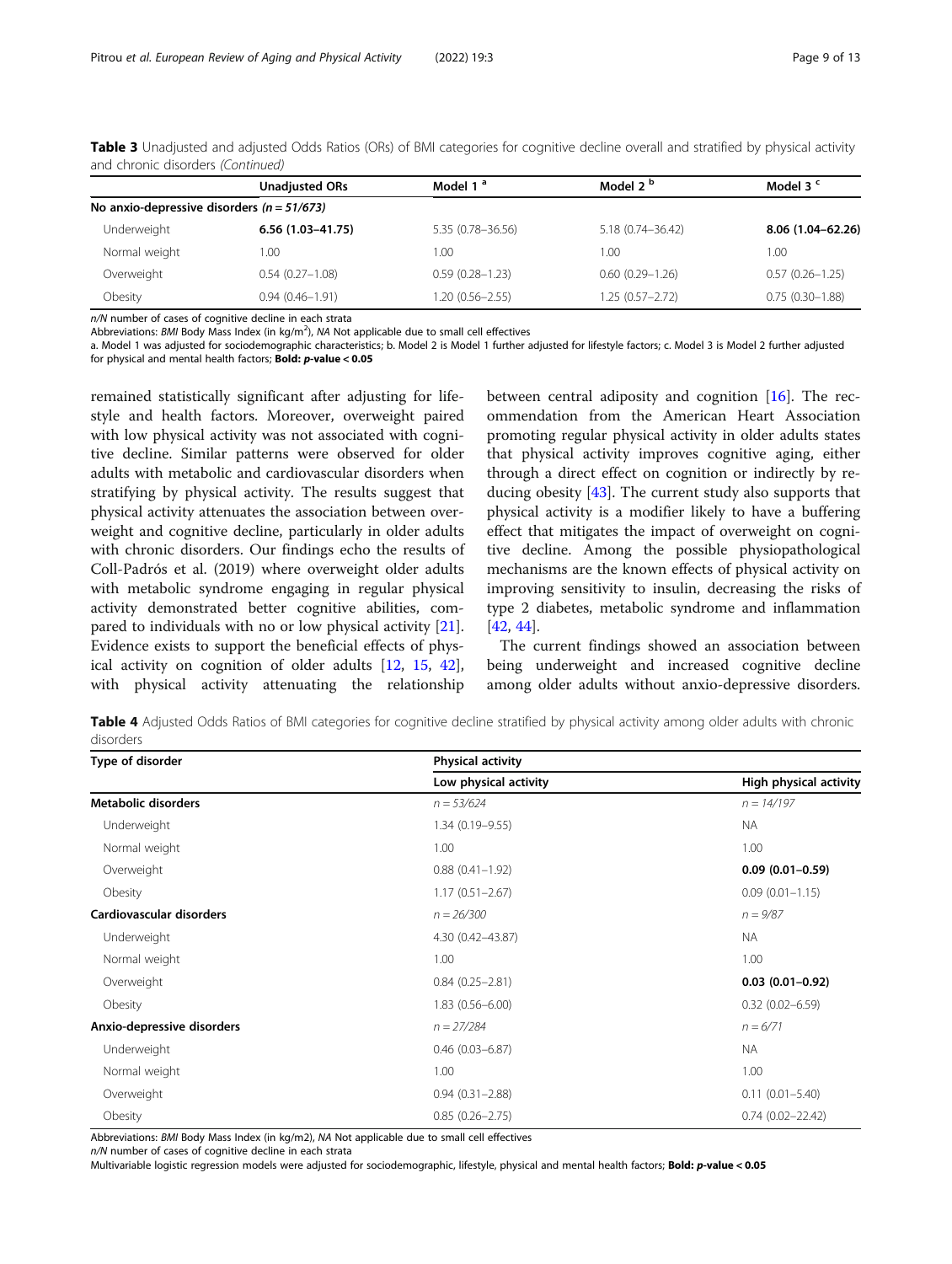Being underweight and having a decline in BMI in latelife have been associated with cognitive impairment and dementia [[45\]](#page-11-0). Moreover, underweight status in older adults has been associated with higher mortality [\[46](#page-11-0)]. We hypothesized that in our study, individuals categorized as underweight and without anxio-depressive disorders may have worse physical health status with severe denutrition and cognitive impairment. The reverse causation where cognitive impairment leads to denutrition could also partly explain the finding.

The results we report have implications for clinical practice as for public health. These are particularly of interest given the elevated prevalence of overweight and obesity in Canada as in high-income countries [[47\]](#page-11-0). The findings indicate a beneficial effect for older adults with overweight to practice regular physical activity of at least 150 min per week (equivalent to the Canadian Physical Activity guidelines) [[33](#page-11-0)] as this was protective against cognitive decline. The modifying effect of physical activity on cognitive decline was also observed among participants with overweight associated with metabolic and CVD. The results highlight the benefits of adopting an active lifestyle as a prevention strategy against cognitive decline, particularly for older adults with chronic disorders. Promotion of physical activity and lifestyle interventions including exercise prescriptions [[48](#page-11-0), [49\]](#page-11-0) could be implemented for older adults in primary care. Given that physical activity has numerous other beneficial health effects and can contribute to weight loss and maintenance, including regular physical activity in the clinical guidelines for older adults with overweight and obesity remains essential [\[50\]](#page-11-0).

#### Strengths and limitations

The present research has a number of strengths. First, cognitive decline was defined as a change in MMSE scores corresponding to a minimal clinically important decline [\[25](#page-11-0)]. Previous clinical studies used thresholds from 1.4 to 3 for MMSE score change [\[51](#page-11-0)]. The 3-point upper range threshold used to define cognitive decline makes it more likely that the change observed reflects a meaningful decline in cognitive abilities rather than a measurement bias. Second, the presence of chronic disorders was ascertained by using combined administrative and self-reported data. Using two data sources allowed to increase the identification of chronic physical and mental health disorders [[52\]](#page-11-0). One can note that this method ascertained the presence of cases without information on the severity of disorders. Third, we examined BMI categories and their associations with cognitive decline whereas a large number of studies examined BMI continuously. This approach appears more adapted to

be able to assess a U-shape rather than a linear relationship between BMI and cognition.

The findings of this study should be interpreted while considering the following limitations. First, the study included new onset of cognitive decline among cognitively intact participants. If the MMSE is a valid and reliable screening instrument to assess cognitive impairment, it is less sensitive in detecting individuals with mild impairment [\[53\]](#page-11-0). Some cases of mild cognitive impairments might have been consequently undetected. Second, there were some differences in the characteristics between study participants and those excluded from the analytic sample. Those excluded were older, reported a higher number of chronic conditions, a lower functional status, and higher psychological distress at baseline. In this study, we examined the association between BMI and cognitive decline among initially cognitively intact participants. These differences may reflect the characteristics of participants with cognitive impairment (older age and chronic conditions) that were excluded from the analyses rather than a selection bias. Third, data from the ESA-Services study were collected from face-to-face interviews. Self-reported measures of weight and height are subjected to biases mainly leading to underestimating BMI [[54](#page-12-0)]. Among older adults, a comparison of self-reported and measured weight and height concluded of an agreement in BMI classification for about 80% of the individuals, most of the discrepancies being for individuals with cognitive impairment [\[55\]](#page-12-0). As participants with MMSE scores < 25 were excluded, this bias is limited. Further, to limit the potential desirability bias in reporting anthropometric data, the interviews were conducted by trained professionals in the most isolated room of the house. Third, the measure of adiposity was limited to BMI which does not discriminate between lean and fat mass. Although waist circumference and waisthip-ratio, indicators of central adiposity [\[56\]](#page-12-0) were not measured, metabolic disorders frequently associated with central obesity were examined according to the presence of diagnosed HTA, diabetes or dyslipidemia.

The results are generalizable to older adults with similar ethnic characteristics, as the majority were white francophones born in Canada. They may not apply to Asian populations or ethnic minorities where BMI categories are defined using other classifications [[57\]](#page-12-0). Despite these limitations, the findings are of importance for future observational studies and could be easily replicated in other settings. Future studies may assess cognitive decline according to different characteristics of physical activity (types of activity, intensity, frequency, duration) and various cognitive abilities. Further research adopting a lifespan perspective are also needed to better understand the trajectories of cognitive decline. As reported in the Whitehall II study, the persistence of unhealthy behaviors from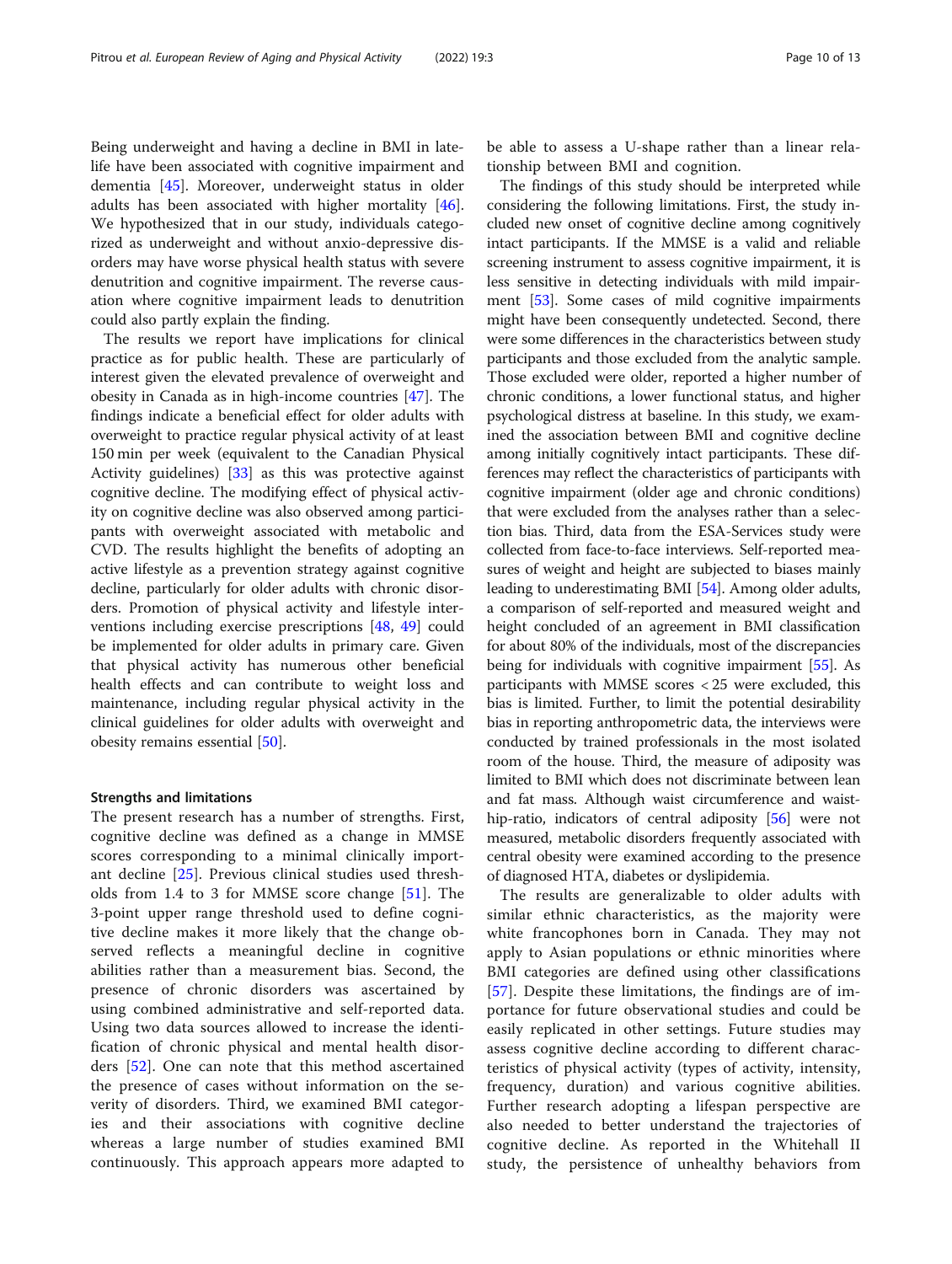<span id="page-10-0"></span>early to late midlife was associated with subsequent cognitive decline in later life [\[58](#page-12-0)].

## Conclusion

This research examined the associations between BMI categories and 3-year subsequent cognitive decline among community-living older adults, and the effect of physical activity on the associations. Higher level of physical activity attenuated the association between overweight and cognitive decline among older adults overall and for those with metabolic and cardiovascular disorders. The results highlight the importance of encouraging regular physical activity in older adults given its beneficial effect on cognition. Promotion of physical activity should be regarded as a preventive strategy of cognitive decline, particularly for older adults with chronic disorders.

## Supplementary Information

The online version contains supplementary material available at [https://doi.](https://doi.org/10.1186/s11556-022-00284-2) [org/10.1186/s11556-022-00284-2.](https://doi.org/10.1186/s11556-022-00284-2)

Additional file 1: Fig. S1. Study timeframe and participants' characteristics in the analytic sample.

Additional file 2: Table S1. Sample characteristics according to 3-year cognitive decline stratified by age groups.

#### Acknowledgments

We thank Dr. Djamal Berbiche, senior statistician, for the data management and we acknowledge the contribution of the late Pr Michel Préville to the ESA-Services study.

#### Authors' contributions

IP was responsible for the data analyses and wrote the initial draft. HMV and CH planned the study and contributed to data acquisition. All authors contributed to the interpretation of the results, revised the manuscript and approved the final version.

#### Funding

The present study was funded by a Canadian Institutes of Health Research personalized health catalyst grant (CIHR #201706). The funder had no involvement in the study design, data collection, analyses and interpretation, nor in the writing of the manuscript and the decision to submit it for publication.

#### Availability of data and materials

The authors are not legally authorized to share or publicly publish linked survey and health administrative data due to privacy or ethical restrictions related to the use of administrative provincial health data. Requests for access to the anonymized dataset should be addressed to the ethics committee of the CIUSSS Estrie-Centre Hospitalier Universitaire de Sherbrooke. Participants were not requested to give informed consent for data sharing.

## **Declarations**

#### Ethics approval and consent to participate

The current study was reviewed and approved by the ethics institutional committee of the CIUSSS Estrie - Centre Hospitalier Universitaire de Sherbrooke (#2019–2856). All participants gave their written informed consent to participate in the study as to access and merge their health administrative data. All procedures have been performed in accordance with the ethical standards of the institutional committee as with the Declaration of Helsinki for experiments involving humans.

#### Consent for publication

Not applicable.

#### Competing interests

The authors declare no conflicts of interest.

#### Author details

<sup>1</sup> Faculty of Medicine and Health Sciences, University of Sherbrooke Charles-Le Moyne Research Center (CRCLM), 150 Place Charles-Le Moyne, Longueuil, QC J4K 0A8, Canada. <sup>2</sup>School of Psychology, Université Laval CERVO Brain Research Center, 2601 chemin de la Canardière (F-2400), Québec, QC G1J 2G3, Canada.

## Received: 27 August 2021 Accepted: 30 December 2021 Published online: 15 January 2022

#### References

- 1. GBD 2016 Dementia Collaborators. Global, regional, and national burden of Alzheimer's disease and other dementias, 1990–2016: a systematic analysis for the Global Burden of Disease Study 2016. Lancet Neurol. 2019;18(1):88– 106. [https://doi.org/10.1016/S1474-4422\(18\)30403-4](https://doi.org/10.1016/S1474-4422(18)30403-4).
- 2. Livingston G, Huntley J, Sommerlad A, Ames D, Ballard C, Banerjee S, et al. Dementia prevention, intervention, and care: 2020 report of the lancet commission. Lancet Lond Engl. 2020;396(10248):413–46. [https://doi.org/10.1](https://doi.org/10.1016/S0140-6736(20)30367-6) [016/S0140-6736\(20\)30367-6](https://doi.org/10.1016/S0140-6736(20)30367-6).
- 3. Singh-Manoux A, Dugravot A, Shipley M, Brunner EJ, Elbaz A, Sabia S, et al. Obesity trajectories and risk of dementia: 28 years of follow-up in the Whitehall II study. Alzheimers Dement. 2018;14(2):178–86. [https://doi.org/1](https://doi.org/10.1016/j.jalz.2017.06.2637) [0.1016/j.jalz.2017.06.2637.](https://doi.org/10.1016/j.jalz.2017.06.2637)
- 4. Qu Y, Hu HY, Ou YN, Shen XN, Xu W, Wang ZT, et al. Association of body mass index with risk of cognitive impairment and dementia: a systematic review and meta-analysis of prospective studies. Neurosci Biobehav Rev. 2020;115:189–98. [https://doi.org/10.1016/j.neubiorev.2020.05.012.](https://doi.org/10.1016/j.neubiorev.2020.05.012)
- 5. Anstey KJ, Cherbuin N, Budge M, Young J. Body mass index in midlife and late-life as a risk factor for dementia: a meta-analysis of prospective studies. Obes Rev Off J Int Assoc Study Obes. 2011;12(5):e426–37. [https://doi.org/1](https://doi.org/10.1111/j.1467-789X.2010.00825.x) [0.1111/j.1467-789X.2010.00825.x](https://doi.org/10.1111/j.1467-789X.2010.00825.x).
- 6. Dahl AK, Hassing LB. Obesity and cognitive aging. Epidemiol Rev. 2013;35(1): 22–32. <https://doi.org/10.1093/epirev/mxs002>.
- 7. Puzianowska-Kuznicka M, Kuryłowicz A, Walkiewicz D, Borkowska J, Owczarz M, Olszanecka-Glinianowicz M, et al. Obesity paradox in Caucasian seniors: results of the PolSenior study. J Nutr Health Aging. 2019;23(9):796–804. [https://doi.org/10.1007/s12603-019-1257-z.](https://doi.org/10.1007/s12603-019-1257-z)
- 8. Danat IM, Clifford A, Partridge M, et al. Impacts of Overweight and Obesity in Older Age on the Risk of Dementia: A Systematic Literature Review and a Meta-Analysis. J Alzheimers Dis. 70(Suppl 1):S87–99. [https://doi.org/10.3233/](https://doi.org/10.3233/JAD-180763) [JAD-180763](https://doi.org/10.3233/JAD-180763).
- 9. Gustafson D, Rothenberg E, Blennow K, Steen B, Skoog I. An 18-year followup of overweight and risk of Alzheimer disease. Arch Intern Med. 2003; 163(13):1524–8. <https://doi.org/10.1001/archinte.163.13.1524>.
- 10. Benito-León J, Mitchell AJ, Hernández-Gallego J, Bermejo-Pareja F. Obesity and impaired cognitive functioning in the elderly: a population-based crosssectional study (NEDICES). Eur J Neurol. 2013;20(6):899–906, e76-77. [https://](https://doi.org/10.1111/ene.12083) [doi.org/10.1111/ene.12083](https://doi.org/10.1111/ene.12083).
- 11. Lee Y, Back JH, Kim J, Kim SH, Na DL, Cheong HK, et al. Systematic review of health behavioral risks and cognitive health in older adults. Int Psychogeriatr. 2010;22(2):174–87. [https://doi.org/10.1017/S10416102099911](https://doi.org/10.1017/S1041610209991189) [89.](https://doi.org/10.1017/S1041610209991189)
- 12. Grande G, Qiu C, Fratiglioni L. Prevention of dementia in an ageing world: evidence and biological rationale. Ageing Res Rev. 2020;64:101045. [https://](https://doi.org/10.1016/j.arr.2020.101045) [doi.org/10.1016/j.arr.2020.101045.](https://doi.org/10.1016/j.arr.2020.101045)
- 13. Hugo J, Ganguli M. Dementia and cognitive impairment: epidemiology, diagnosis, and treatment. Clin Geriatr Med. 2014;30(3):421–42. [https://doi.](https://doi.org/10.1016/j.cger.2014.04.001) [org/10.1016/j.cger.2014.04.001](https://doi.org/10.1016/j.cger.2014.04.001).
- 14. Loughrey DG, Lavecchia S, Brennan S, Lawlor BA, Kelly ME. The impact of the Mediterranean diet on the cognitive functioning of healthy older adults: a systematic review and meta-analysis. Adv Nutr. 2017;8(4):571–86. [https://](https://doi.org/10.3945/an.117.015495) [doi.org/10.3945/an.117.015495](https://doi.org/10.3945/an.117.015495).
- 15. Grande G, Vanacore N, Maggiore L, Cucumo V, Ghiretti R, Galimberti D, et al. Physical activity reduces the risk of dementia in mild cognitive impairment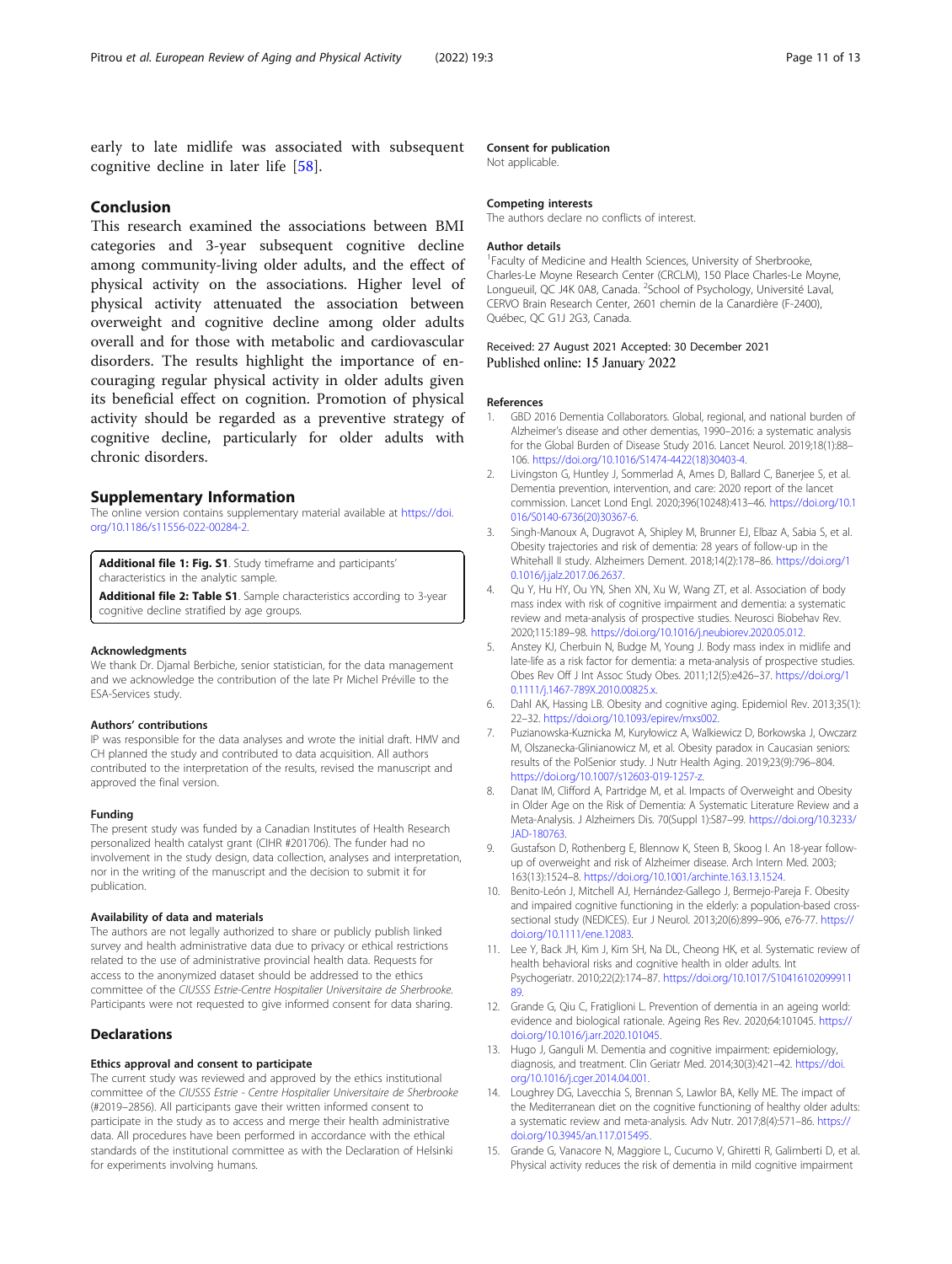<span id="page-11-0"></span>subjects: a cohort study. J Alzheimers Dis. 2014;39(4):833–9. [https://doi.org/1](https://doi.org/10.3233/JAD-131808) [0.3233/JAD-131808](https://doi.org/10.3233/JAD-131808).

- 16. Dore GA, Elias MF, Robbins MA, Budge MM, Elias PK. Relation between central adiposity and cognitive function in the Maine-Syracuse study: attenuation by physical activity. Ann Behav Med Public Soc Behav Med. 2008;35(3):341–50. <https://doi.org/10.1007/s12160-008-9038-7>.
- 17. Dupré C, Helmer C, Bongue B, Dartigues JF, Roche F, Berr C, et al. Associations between physical activity types and multi-domain cognitive decline in older adults from the three-city cohort. PLoS One. 2021;16(6): e0252500. <https://doi.org/10.1371/journal.pone.0252500>.
- 18. Yates KF, Sweat V, Yau PL, Turchiano MM, Convit A. Impact of metabolic syndrome on cognition and brain: a selected review of the literature. Arterioscler Thromb Vasc Biol. 2012;32(9):2060–7. [https://doi.org/10.1161/A](https://doi.org/10.1161/ATVBAHA.112.252759) TVRAHA 112.252759
- 19. Walker KA, Power MC, Gottesman RF. Defining the relationship between hypertension, cognitive decline, and dementia: a review. Curr Hypertens Rep. 2017;19(3):24. <https://doi.org/10.1007/s11906-017-0724-3>.
- 20. Moran C, Beare R, Wang W, Callisaya M, Srikanth V. Alzheimer's Disease Neuroimaging Initiative (ADNI). Type 2 diabetes mellitus, brain atrophy, and cognitive decline. Neurology. 2019;92(8):e823–30. [https://doi.org/10.1212/](https://doi.org/10.1212/WNL.0000000000006955) [WNL.0000000000006955.](https://doi.org/10.1212/WNL.0000000000006955)
- 21. Coll-Padrós N, León M, Valech N, Ros E, Vidal J, Estruch R, et al. Physical activity is associated with better global cognition and frontal function in overweight/obese older adults with metabolic syndrome. Eur Rev Aging Phys Act. 2019;16(1):23. [https://doi.org/10.1186/s11556-019-0229-y.](https://doi.org/10.1186/s11556-019-0229-y)
- 22. Zhao RR, O'Sullivan AJ, Fiatarone Singh MA. Exercise or physical activity and cognitive function in adults with type 2 diabetes, insulin resistance or impaired glucose tolerance: a systematic review. Eur Rev Aging Phys Act. 2018;15(1):1. [https://doi.org/10.1186/s11556-018-0190-1.](https://doi.org/10.1186/s11556-018-0190-1)
- 23. Dotson VM, Beydoun MA, Zonderman AB. Recurrent depressive symptoms and the incidence of dementia and mild cognitive impairment. Neurology. 2010;75(1):27–34. <https://doi.org/10.1212/WNL.0b013e3181e62124>.
- 24. Luppino FS, de Wit LM, Bouvy PF, Stijnen T, Cuijpers P, Penninx BWJH, et al. Overweight, obesity, and depression: a systematic review and meta-analysis of longitudinal studies. Arch Gen Psychiatry. 2010;67(3):220–9. [https://doi.](https://doi.org/10.1001/archgenpsychiatry.2010.2) [org/10.1001/archgenpsychiatry.2010.2](https://doi.org/10.1001/archgenpsychiatry.2010.2).
- 25. Clark CM, Sheppard L, Fillenbaum GG, Galasko D, Morris JC, Koss E, et al. Variability in annual mini-mental state examination score in patients with probable Alzheimer disease: a clinical perspective of data from the consortium to establish a registry for Alzheimer's disease. Arch Neurol. 1999; 56(7):857–62. <https://doi.org/10.1001/archneur.56.7.857>.
- 26. Folstein MF, Folstein SE, McHugh PR. "Mini-mental state". A practical method for grading the cognitive state of patients for the clinician. J Psychiatr Res. 1975;12(3):189–98. [https://doi.org/10.1016/0022-3956\(75\)9002](https://doi.org/10.1016/0022-3956(75)90026-6) [6-6.](https://doi.org/10.1016/0022-3956(75)90026-6)
- 27. Hudon C, Potvin O, Turcotte MC, D'Anjou C, Dubé M, Préville M, et al. Normative date for the Mini-mental state examination (MMSE) in a sample of community dwelling French speaking residents from Quebec aged 65 and older. Can J Aging Rev Can Vieil. 2009;28(4):347–57. [https://doi.org/10.1](https://doi.org/10.1017/S0714980809990171) [017/S0714980809990171](https://doi.org/10.1017/S0714980809990171).
- 28. Qaseem A, Snow V, Cross JT, et al. Current pharmacologic treatment of dementia: a clinical practice guideline from the American College of Physicians and the American Academy of family physicians. Ann Intern Med. 2008;148(5):370–8. [https://doi.org/10.7326/0003-4819-148-5-20080304](https://doi.org/10.7326/0003-4819-148-5-200803040-00008) [0-00008](https://doi.org/10.7326/0003-4819-148-5-200803040-00008).
- 29. Burback D, Molnar FJ, St John P, Man-Son-Hing M. Key methodological features of randomized controlled trials of Alzheimer's disease therapy. Minimal clinically important difference, sample size and trial duration. Dement Geriatr Cogn Disord. 1999;10(6):534–40. [https://doi.org/10.1159/](https://doi.org/10.1159/000017201) [000017201](https://doi.org/10.1159/000017201).
- 30. Creavin ST, Wisniewski S, Noel-Storr AH, Trevelyan CM, Hampton T, Rayment D, et al. Mini-mental state examination (MMSE) for the detection of dementia in clinically unevaluated people aged 65 and over in community and primary care populations. Cochrane Database Syst Rev. 2016;1(1): CD011145. [https://doi.org/10.1002/14651858.CD011145.pub2.](https://doi.org/10.1002/14651858.CD011145.pub2)
- 31. Douketis JD, Paradis G, Keller H, Martineau C. Canadian guidelines for body weight classification in adults: application in clinical practice to screen for overweight and obesity and to assess disease risk. CMAJ. 2005;172(8):995–8. <https://doi.org/10.1503/cmaj.045170>.
- 32. Peralta M, Martins J, Gómez Chávez F, Cortés Almanzar P, Marques A. Selfrated wellbeing and physical activity associations in European older adults.

Eur J Sport Sci. 2018;18(7):1038–44. [https://doi.org/10.1080/17461391.201](https://doi.org/10.1080/17461391.2018.1469672) [8.1469672](https://doi.org/10.1080/17461391.2018.1469672).

- 33. Tremblay MS, Warburton DER, Janssen I, Paterson DH, Latimer AE, Rhodes RE, et al. New Canadian physical activity guidelines. Appl Physiol Nutr Metab Physiol Appl Nutr Metab. 2011;36(1):36–46; 47-58. [https://doi.org/10.1139/H11-009.](https://doi.org/10.1139/H11-009)
- 34. Berkman LF, Glass T, Brissette I, Seeman TE. From social integration to health: Durkheim in the new millennium. Soc Sci Med. 2000;51(6):843–57. [https://doi.org/10.1016/s0277-9536\(00\)00065-4](https://doi.org/10.1016/s0277-9536(00)00065-4).
- 35. Huang PL. A comprehensive definition for metabolic syndrome. Dis Model Mech. 2009;2(5–6):231–7. <https://doi.org/10.1242/dmm.001180>.
- 36. Van Hemelrijck M, Ulmer H, Nagel G, et al. Longitudinal study of body mass index, dyslipidemia, hyperglycemia, and hypertension in 60,000 men and women in Sweden and Austria. PLoS One. 2018;13(6):e0197830. [https://doi.](https://doi.org/10.1371/journal.pone.0197830) [org/10.1371/journal.pone.0197830.](https://doi.org/10.1371/journal.pone.0197830)
- 37. Demers L, Desrosiers J, Nikolova R, Robichaud L, Bravo G. Responsiveness of mobility, daily living, and instrumental activities of daily living outcome measures for geriatric rehabilitation. Arch Phys Med Rehabil. 2010;91(2):233– 40. [https://doi.org/10.1016/j.apmr.2009.10.007.](https://doi.org/10.1016/j.apmr.2009.10.007)
- 38. Desrosiers J, Bravo G, Hébert R, Dubuc N. Reliability of the revised functional autonomy measurement system (SMAF) for epidemiological research. Age Ageing. 1995;24(5):402–6. <https://doi.org/10.1093/ageing/24.5.402>.
- 39. American Psychiatric Association. Diagnostic and statistical manual of mental disorders: diagnostic and statistical manual of mental disorders. 5th ed. Arlington, VA: American Psychiatric Association; 2013. [https://doi.org/1](https://doi.org/10.1176/appi.books.9780890425596) [0.1176/appi.books.9780890425596.](https://doi.org/10.1176/appi.books.9780890425596)
- 40. Anderson TM, Sunderland M, Andrews G, Titov N, Dear BF, Sachdev PS. The 10-item Kessler psychological distress scale (K10) as a screening instrument in older individuals. Am J Geriatr Psychiatry Off J Am Assoc Geriatr Psychiatry. 2013;21(7):596–606. <https://doi.org/10.1016/j.jagp.2013.01.009>.
- 41. Elias MF, Goodell AL, Waldstein SR. Obesity, cognitive functioning and dementia: back to the future. J Alzheimers Dis. 2012;30(Suppl 2):S113–25. <https://doi.org/10.3233/JAD-2011-111175>.
- 42. Quigley A, MacKay-Lyons M, Eskes G. Effects of exercise on cognitive performance in older adults: a narrative review of the evidence, possible biological mechanisms, and recommendations for exercise prescription. J Aging Res. 2020;2020:1407896. [https://doi.org/10.1155/2020/1407896.](https://doi.org/10.1155/2020/1407896)
- 43. Nelson ME, Rejeski WJ, Blair SN, et al. Physical activity and public health in older adults: recommendation from the American College of Sports Medicine and the American Heart Association. Med Sci Sports Exerc. 2007; 39(8):1435–45. <https://doi.org/10.1249/mss.0b013e3180616aa2>.
- 44. Bird SR, Hawley JA. Update on the effects of physical activity on insulin sensitivity in humans. BMJ Open Sport — Exerc Med. 2017;2(1):e000143. <https://doi.org/10.1136/bmjsem-2016-000143>.
- 45. Emmerzaal TL, Kiliaan AJ, Gustafson DR. 2003-2013: a decade of body mass index, Alzheimer's disease, and dementia. J Alzheimers Dis. 2015;43(3):739– 55. [https://doi.org/10.3233/JAD-141086.](https://doi.org/10.3233/JAD-141086)
- 46. Winter JE, MacInnis RJ, Wattanapenpaiboon N, Nowson CA. BMI and allcause mortality in older adults: a meta-analysis. Am J Clin Nutr. 2014;99(4): 875–90. [https://doi.org/10.3945/ajcn.113.068122.](https://doi.org/10.3945/ajcn.113.068122)
- 47. Chooi YC, Ding C, Magkos F. The epidemiology of obesity. Metabolism. 2019;92:6–10. [https://doi.org/10.1016/j.metabol.2018.09.005.](https://doi.org/10.1016/j.metabol.2018.09.005)
- 48. Lee PG, Jackson EA, Richardson CR. Exercise prescriptions in older adults. Am Fam Physician. 2017;95(7):425–32.
- 49. Zubala A, MacGillivray S, Frost H, Kroll T, Skelton DA, Gavine A, et al. Promotion of physical activity interventions for community dwelling older adults: a systematic review of reviews. PLoS One. 2017;12(7):e0180902. [https://doi.org/10.1371/journal.pone.0180902.](https://doi.org/10.1371/journal.pone.0180902)
- 50. Wharton S, Lau DCW, Vallis M, Sharma AM, Biertho L, Campbell-Scherer D, et al. Obesity in adults: a clinical practice guideline. CMAJ Can Med Assoc J. 2020;192(31):E875–91. <https://doi.org/10.1503/cmaj.191707>.
- 51. Huntley JD, Gould RL, Liu K, Smith M, Howard RJ. Do cognitive interventions improve general cognition in dementia? A meta-analysis and metaregression. BMJ Open. 2015;5(4):e005247. [https://doi.org/10.1136/bmjopen-2](https://doi.org/10.1136/bmjopen-2014-005247) [014-005247.](https://doi.org/10.1136/bmjopen-2014-005247)
- 52. Gontijo Guerra S, Berbiche D, Vasiliadis HM. Measuring multimorbidity in older adults: comparing different data sources. BMC Geriatr. 2019;19(1):166. <https://doi.org/10.1186/s12877-019-1173-4>.
- 53. Baek MJ, Kim K, Park YH, Kim S. The validity and reliability of the minimental state examination-2 for detecting mild cognitive impairment and Alzheimer's disease in a Korean population. PLoS One. 2016;11(9):e0163792. [https://doi.org/10.1371/journal.pone.0163792.](https://doi.org/10.1371/journal.pone.0163792)